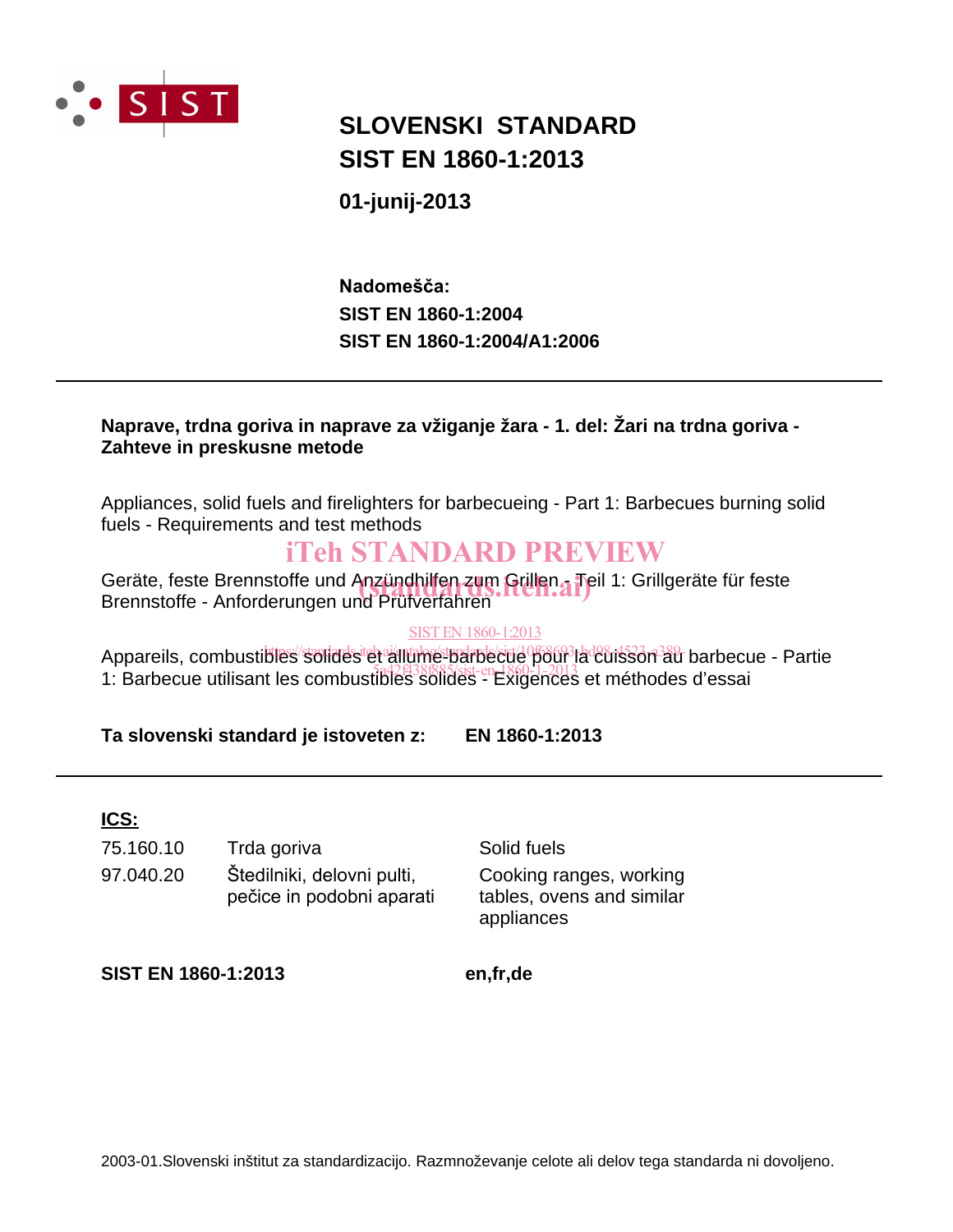**SIST EN 1860-1:2013**

# iTeh STANDARD PREVIEW (standards.iteh.ai)

SIST EN 1860-1:2013 https://standards.iteh.ai/catalog/standards/sist/10f68693-bd98-4523-a389- 5a42f438f885/sist-en-1860-1-2013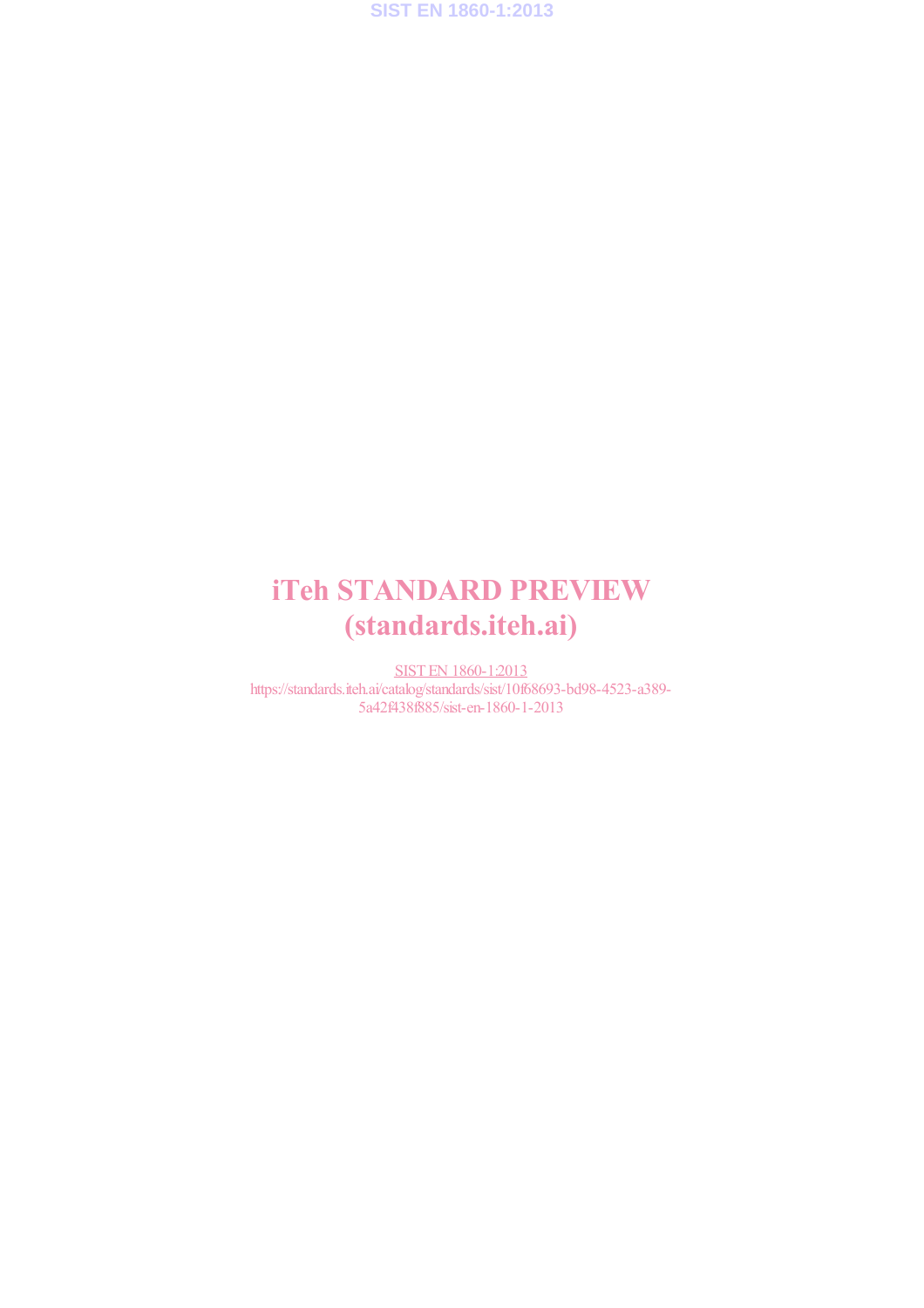#### **SIST EN 1860-1:2013**

# EUROPEAN STANDARD NORME EUROPÉENNE EUROPÄISCHE NORM

# **EN 1860-1**

January 2013

ICS 75.160.10; 97.040.20 Supersedes EN 1860-1:2003

English Version

### Appliances, solid fuels and firelighters for barbecueing - Part 1: Barbecues burning solid fuels - Requirements and test methods

Appareils, combustibles solides et allume-feu pour la cuisson au barbecue - Partie 1: Barbecues utilisant les combustibles solides - Exigences et méthodes d'essai

 Geräte, feste Brennstoffe und Anzündhilfen zum Grillen - Teil 1: Grillgeräte für feste Brennstoffe - Anforderungen und Prüfverfahren

This European Standard was approved by CEN on 16 September 2012.

CEN members are bound to comply with the CEN/CENELEC Internal Regulations which stipulate the conditions for giving this European Standard the status of a national standard without any alteration. Up-to-date lists and bibliographical references concerning such national standards may be obtained on application to the CEN-CENELEC Management Centre or to any CEN member.

This European Standard exists in three official versions (English, French, German). A version in any other language made by translation under the responsibility of a CEN member into its own language and notified to the CEN-CENELEC Management Centre has the same status as the official versions. status as the official versions.

CEN members are the national standards bodies of Austria, Belgium, Bulgaria, Croatia, Cyprus, Czech Republic, Denmark, Estonia, Finland, Former Yugoslav Republic of Macedonia, France, Germany, Greece, Hungary, Iceland, Ireland, Italy, Latvia, Lithuania, Luxembourg, Malta, Netherlands, Norway, Poland, Portugal, Romania, Slovakia, Slovenia, Spain, Sweden, Switzerland, Turkey and United Kingdom. SIST EN 1860-1:2013

https://standards.iteh.ai/catalog/standards/sist/10f68693-bd98-4523-a389- 5a42f438f885/sist-en-1860-1-2013



EUROPEAN COMMITTEE FOR STANDARDIZATION COMITÉ EUROPÉEN DE NORMALISATION EUROPÄISCHES KOMITEE FÜR NORMUNG

**Management Centre: Avenue Marnix 17, B-1000 Brussels** 

© 2013 CEN All rights of exploitation in any form and by any means reserved worldwide for CEN national Members.

Ref. No. EN 1860-1:2013: E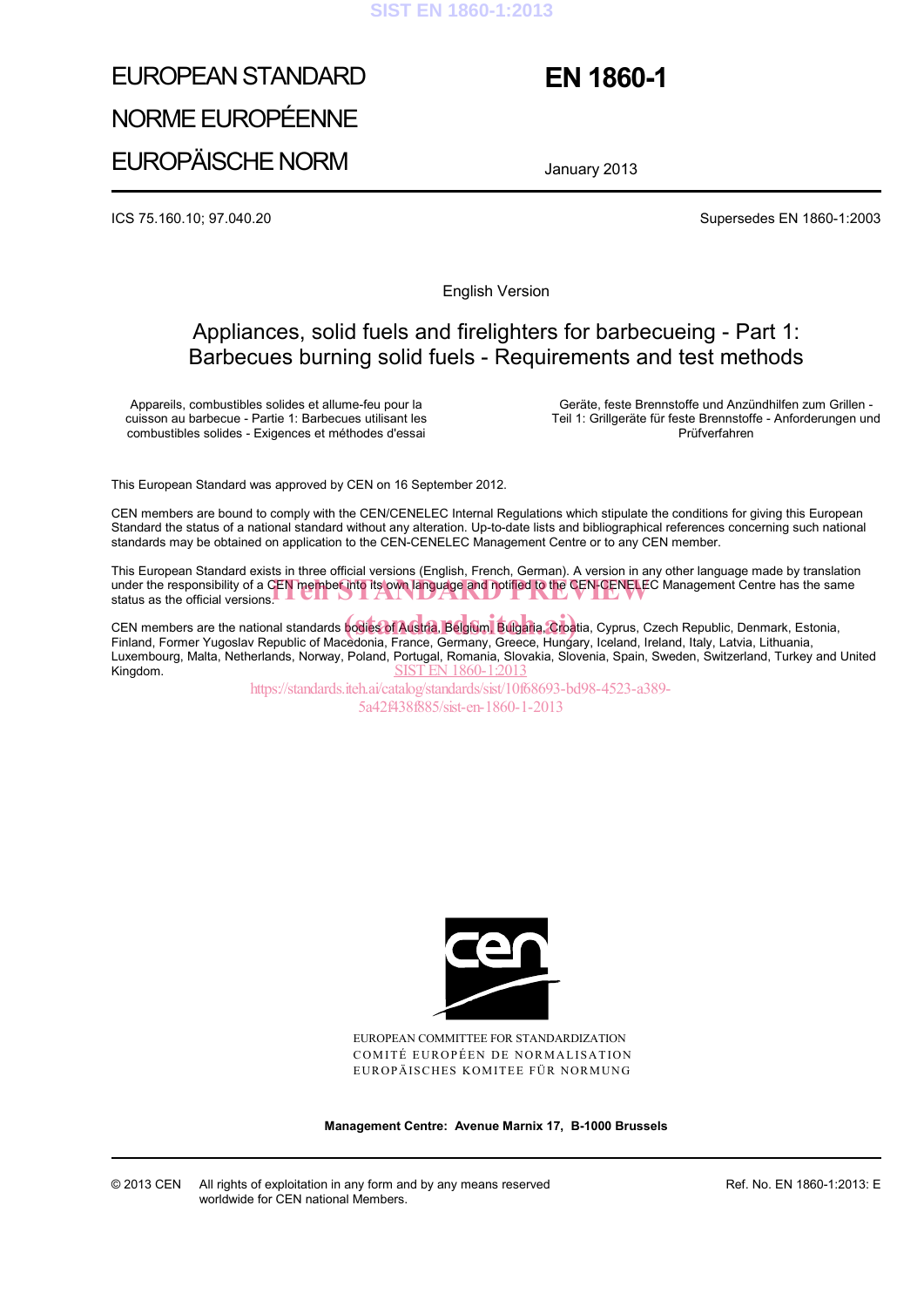## **Contents**

| 1                                                                                               |  |  |  |  |
|-------------------------------------------------------------------------------------------------|--|--|--|--|
| $\mathbf{2}$                                                                                    |  |  |  |  |
| 3                                                                                               |  |  |  |  |
| 4<br>4.1<br>4.2<br>4.2.1<br>4.2.2<br>4.2.3<br>4.2.4<br>4.2.5                                    |  |  |  |  |
| 4.2.6<br>4.2.7                                                                                  |  |  |  |  |
| 4.2.8                                                                                           |  |  |  |  |
| 5<br>5.1<br>5.2<br>5.2.1<br>5.2.2<br>5.2.3<br>5.3<br>5.4<br>5.4.1<br>5.4.2<br>5.5<br>5.6<br>5.7 |  |  |  |  |
| 6                                                                                               |  |  |  |  |
| 7                                                                                               |  |  |  |  |
|                                                                                                 |  |  |  |  |
|                                                                                                 |  |  |  |  |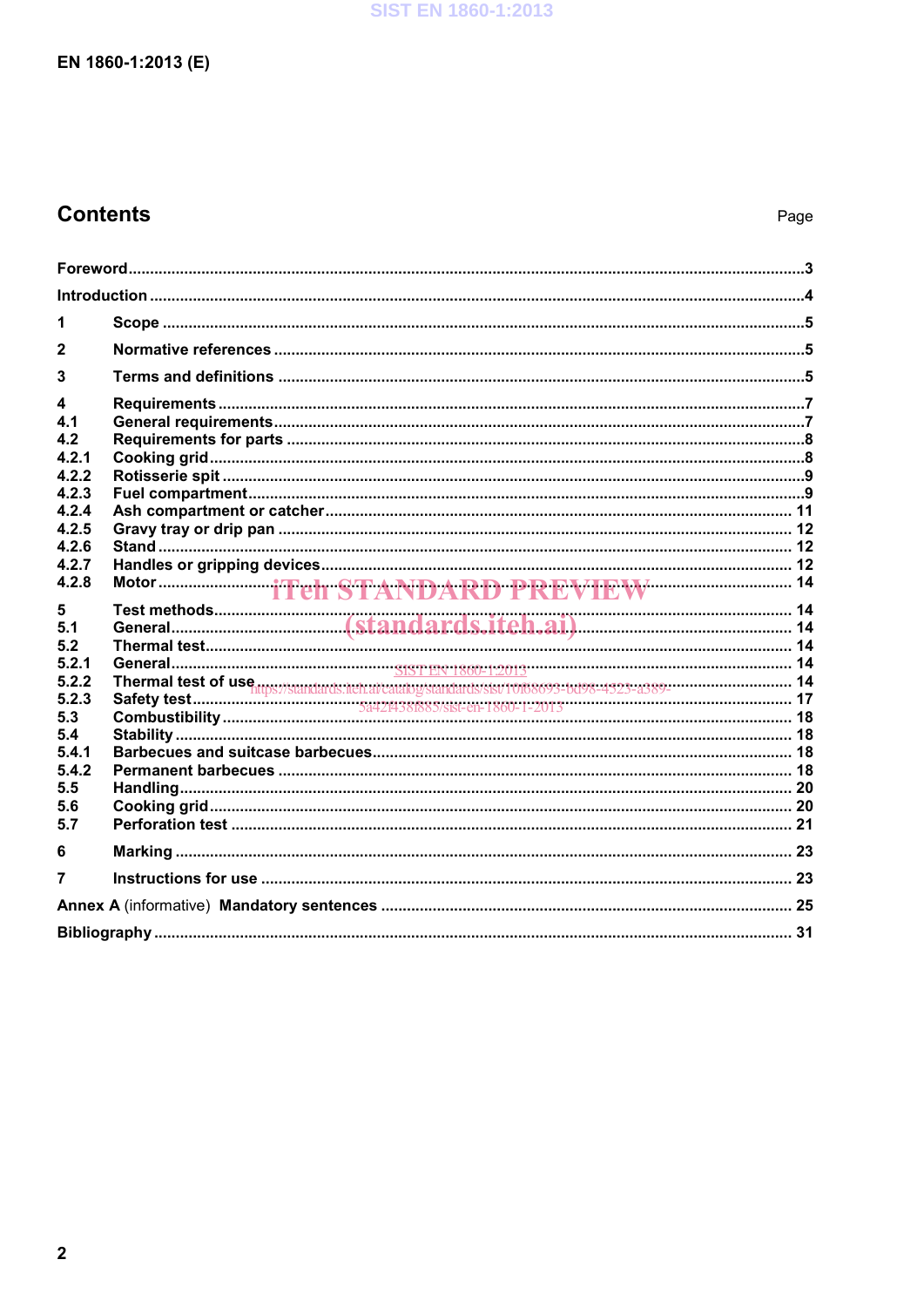### **Foreword**

This document (EN 1860-1:2013) has been prepared by Technical Committee CEN/TC 281 "Appliances, solid fuels and firelighters for barbecuing", the secretariat of which is held by AENOR.

This European Standard shall be given the status of a national standard, either by publication of an identical text or by endorsement, at the latest by July 2013, and conflicting national standards shall be withdrawn at the latest by January 2014.

Attention is drawn to the possibility that some of the elements of this document may be the subject of patent rights. CEN [and/or CENELEC] shall not be held responsible for identifying any or all such patent rights.

This document supersedes EN 1860-1:2003.

The main technical modifications are the following:

- a. Clause 3, Terms and definitions: definition of BBQ modified to introduce Close and Open barbecues;
- b. 4.2.3.1: measurement of thickness added;<br>c. New 4.2.4, Ash compartment or catcher
- c. New 4.2.4, Ash compartment or catcher;<br>d. 4.2.7: Table 3 modified:
- d. 4.2.7: Table 3 modified;
- e. Clause 5, Test Methods: Test methods modified. A thermal test of use and a safety test were added;<br>f. New Annex A.
- f. New Annex A.

## (standards.iteh.ai)

This European Standard on *appliances, solid fuels and firelighters for barbecuing* consists of the following parts: SIST EN 1860-1:2013

https://standards.iteh.ai/catalog/standards/sist/10f68693-bd98-4523-a389-

*Part 1: Barbecues burning solid fuels*<sup>a42</sup>Requirements and test methods

*Part 2: Barbecue charcoal and barbecue charcoal briquettes — Requirements and test methods*

*Part 3: Firelighters for igniting solid fuels for use in barbecue appliances — Requirements and test methods*

#### *Part 4: Single use barbecues burning solid fuels — Requirements and test methods*

According to the CEN/CENELEC Internal Regulations, the national standards organisations of the following countries are bound to implement this European Standard: Austria, Belgium, Bulgaria, Croatia, Cyprus, Czech Republic, Denmark, Estonia, Finland, Former Yugoslav Republic of Macedonia, France, Germany, Greece, Hungary, Iceland, Ireland, Italy, Latvia, Lithuania, Luxembourg, Malta, Netherlands, Norway, Poland, Portugal, Romania, Slovakia, Slovenia, Spain, Sweden, Switzerland, Turkey and the United Kingdom.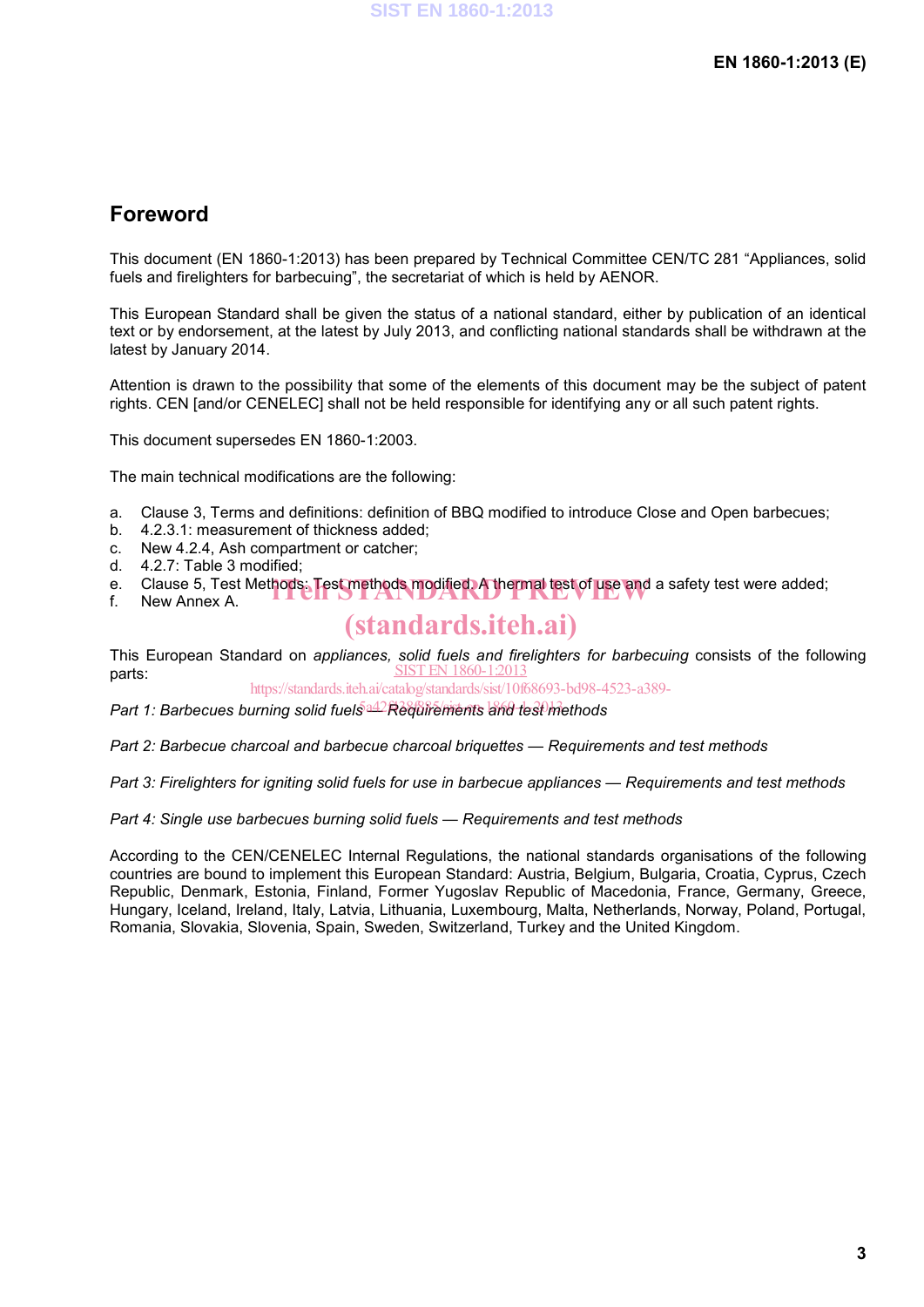**EN 1860-1:2013 (E)**

### **Introduction**

This standard is part 1 of the European Standard for appliances, solid fuels and firelighters for barbecuing, which is intended to reduce the risks which can occur during and through barbecuing with solid fuels.

This part should be read in conjunction with parts 2 and 3.

# iTeh STANDARD PREVIEW (standards.iteh.ai)

SIST EN 1860-1:2013 https://standards.iteh.ai/catalog/standards/sist/10f68693-bd98-4523-a389- 5a42f438f885/sist-en-1860-1-2013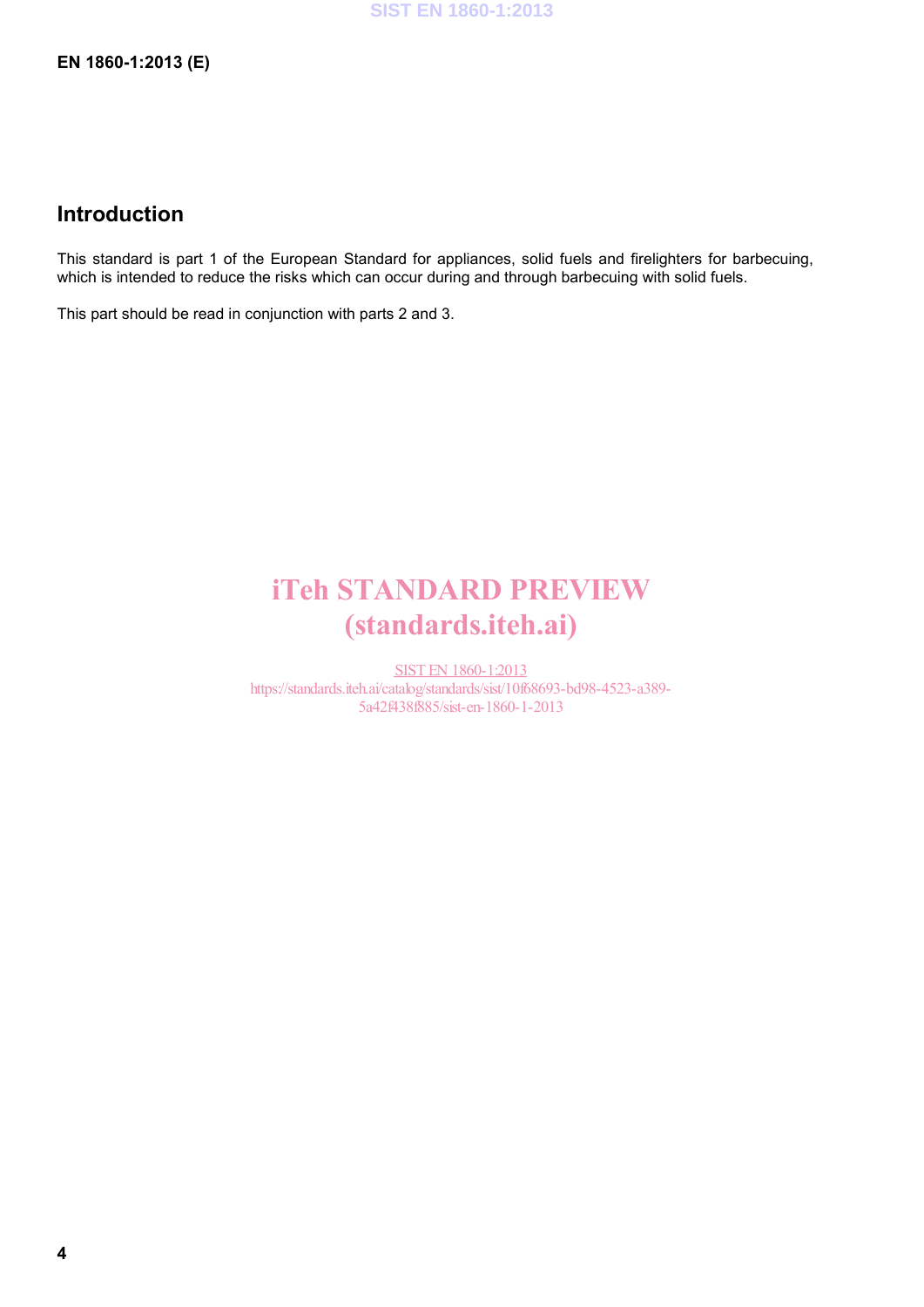#### **1 Scope**

This part of this European Standard is applicable to barbecues which burn solid fuels, except single use barbecues. Barbecues which are intended to be converted from other fuels to solid fuels also should conform to this standard.

This European Standard specifies requirements for materials, construction, design, test methods, markings and instructions relating to them.

#### **2 Normative references**

The following documents, in whole or in part, are normatively referenced in this document and are indispensable for its application. For dated references, only the edition cited applies. For undated references, the latest edition of the referenced document (including any amendments) applies.

EN 1860-2, *Appliances, solid fuels and firelighters for barbecuing — Part 2: Barbecue charcoal and barbecue charcoal briquettes — Requirements and test methods*

### **3 Terms and definitions**

For the purposes of this document, the following terms and definitions apply.

iTeh STANDARD PREVIEW

#### **3.1 barbecue**

## (standards.iteh.ai)

appliance designed for outdoor cooking in the open air which is divided into the following categories

#### **3.1.1**

#### SIST EN 1860-1:2013

**suitcase barbecue or portable barbecule current des suitcases**<br>**suitcase barbecue or portable barbecue**, *e mos leist en 1960 1, 2012* 

appliance that can be carried with one hand without parts falling of when dismantled or folded. It can be classified as either: 5a42f438f885/sist-en-1860-1-2013

a) closed as described in 3.1.2 or;

b) open as described in 3.1.3

#### **3.1.2**

#### **closed barbecue**

appliance designed for cooking outdoors by means of radiant and convection heat consisting at least of a fuel compartment, a lid which may have air vents, a cooking grid and/or a rotisserie

#### **3.1.3**

#### **open barbecue**

appliance designed for cooking outdoors by means of radiant heat consisting at least of a fuel compartment, a cooking grid and/or a rotisserie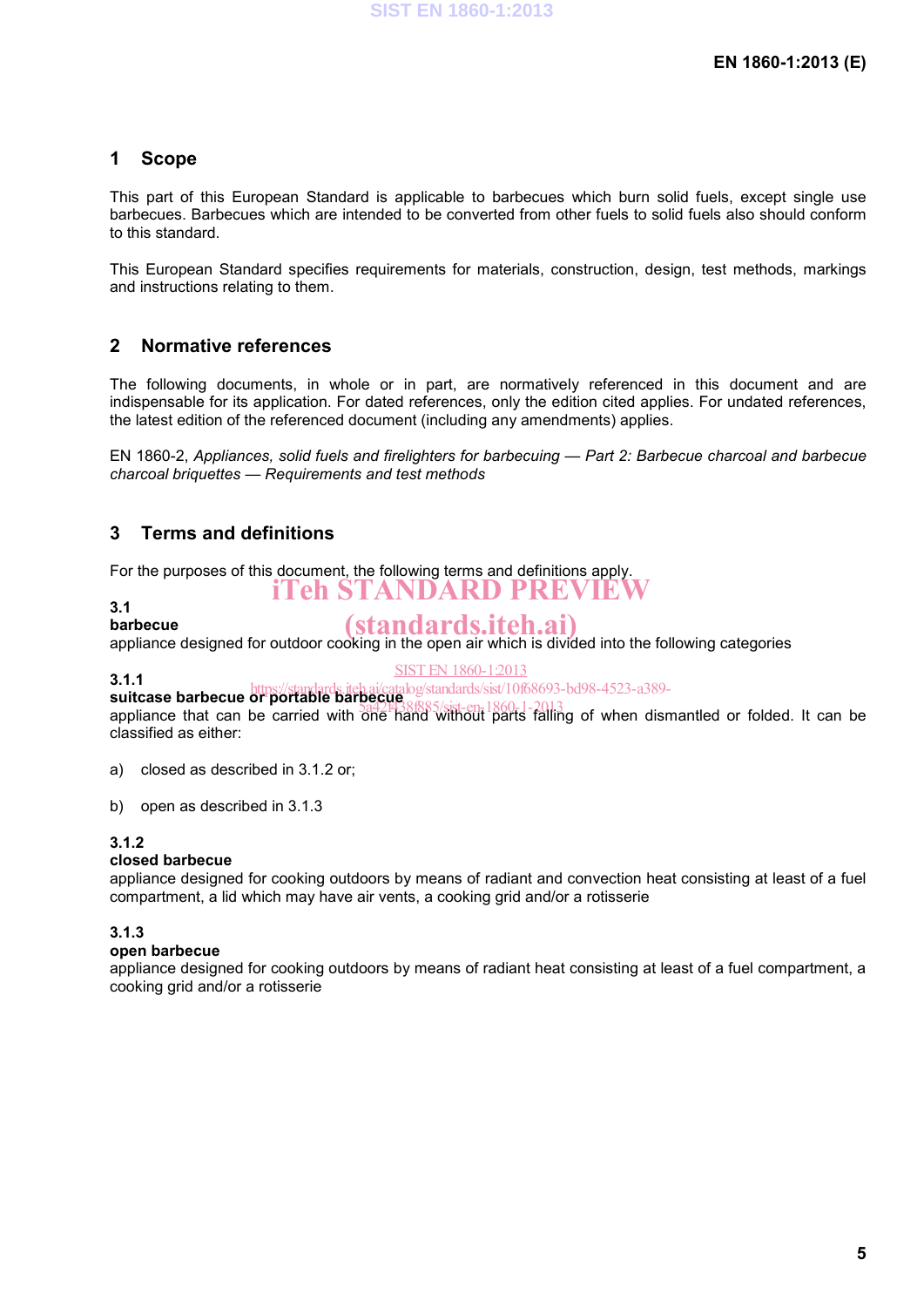#### **3.1.4**

#### **permanent barbecue**

outdoor barbecue designed to be permanently installed. It may consist of pre-fabricated elements fitted together and may include a pre-fabricated hood. It may have removable parts, and be classified as either:

a) closed as described in 3.1.2 or;

b) open as described in 3.1.3

#### **3.2**

#### **fuel compartment**

part of the barbecue where the fuel is burnt; it may have, or be a fuel grate and may have air vents. In closed barbecues the fuel compartment is the fuel grate or the fuel grate with fuel rails or baskets or a fuel tray

#### **3.3**

#### **fuel grate**

perforated part of the barbecue on which the fuel is placed

#### **3.4**

#### **ash compartment or catcher**

part of the barbecue intended to catch any ash or embers which may fall from the fuel compartment or fuel grate

#### **3.5**

#### **barbecue accessories**

parts of the barbecue which hold the food to be barbecued during cooking  $VIFW$ 

#### **3.5.1**

#### **cooking grid**

(standards.iteh.ai)

part of the barbecue on which the food to be cooked is placed and/or which can take on the function of the part fuel grate https://standards.iteh.ai/catalog/standards/sist/10f68693-bd98-4523-a389-

5a42f438f885/sist-en-1860-1-2013

#### **3.5.2**

#### **rotisserie spit**

metal rod suitable for skewering the food to be cooked via the truncated cone on one side and which can be rotated by hand and/or via a motor in a suitable support

#### **3.5.3**

#### **rotisserie meat forks**

clamping devices on the rotisserie spit that can be slid onto and fixed in any position on which the food to be cooked can be secured

#### **3.5.4**

#### **gravy tray**

device to collect juices and drippings to be consumed

#### **3.6**

#### **removable parts**

parts which can be removed without the use of a tool

#### **3.7**

#### **usable area**

any area of a barbecue component and accessories, as described in 3.5 through 3.5.4, intended to come into contact with the food to be barbecued during cooking is regarded as being usable

#### **3.8**

#### **drip pan**

device to collect waste drippings not to be consumed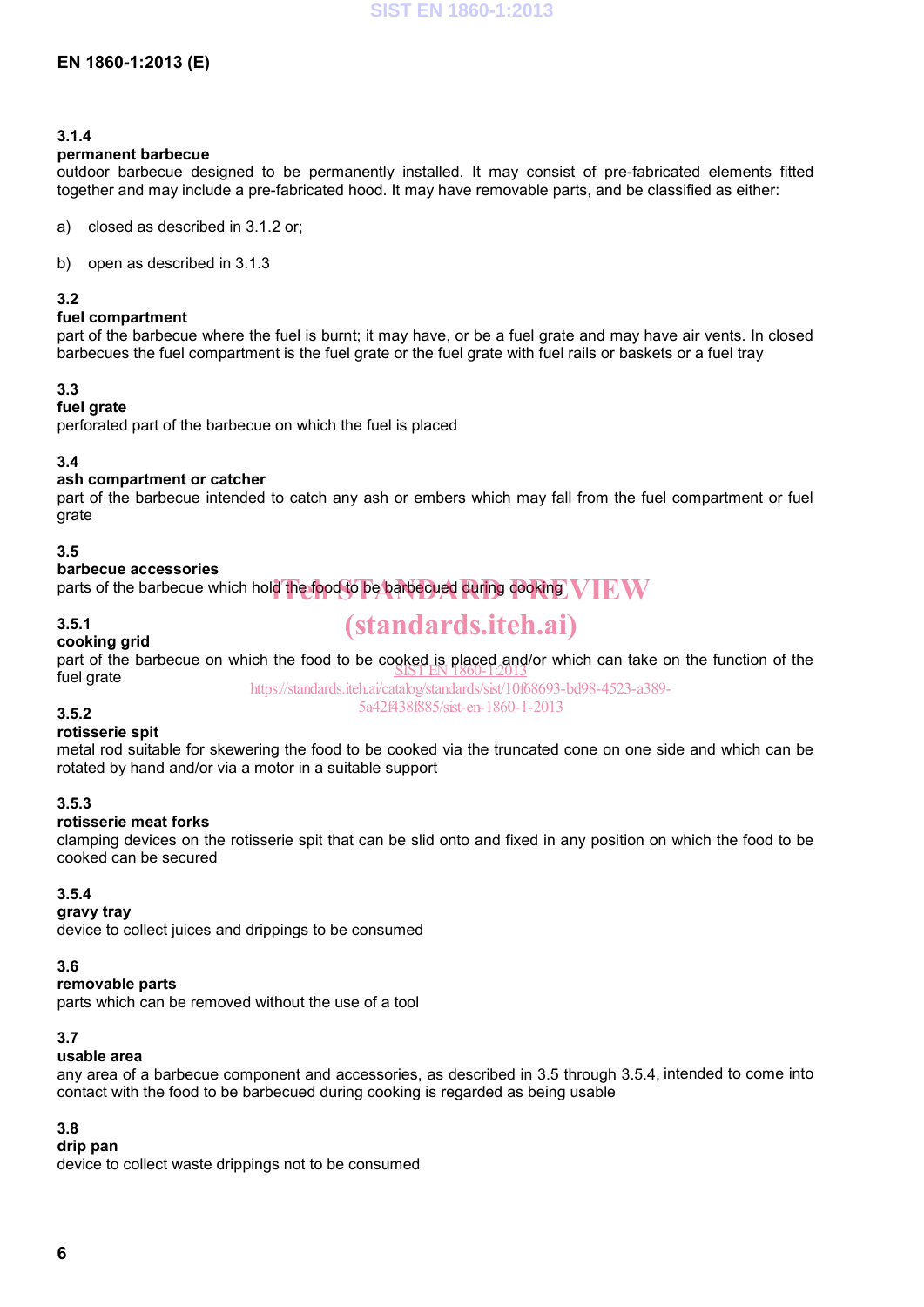#### **3.9**

#### **stand**

support structure of a barbecue onto which the functional parts of the barbecue are located

#### **3.10**

#### **silk paper**

thin, soft, relatively hard to tear paper with a weight between 12 g/m<sup>2</sup> and 25 g/m<sup>2</sup> usually used to wrap delicate objects

#### **3.11**

#### **windshield**

component of the barbecue used to minimise undesirable effect of the wind during the use of the barbecue

#### **4 Requirements**

#### **4.1 General requirements**

When testing as described in 5.2, the coatings of the barbecue accessories shall not liberate any solid substance nor ignite. Also any solid substance coming from other parts of the barbecue shall not ignite nor fall into the usable area.

NOTE For surfaces of and coatings on parts of the barbecue coming into contact with the food to be barbecued, cooking grid, rotisserie spit, rotisserie meat forks and gravy trays, see Regulation (EC) No 1935/2004 (see Bibliography). Differing legal requirements may exist in non-EU-countries. D PREVIEW

It shall be possible to assemble and dismantle suitcase or portable barbecues as described in the instructions It shall be possible to assemble and dismantle suitcase or portable barbecues as described in the instructions<br>for use either without the aid of a tool or using the tool that is supplied. Components shall be fixed in such way that they cannot fall off during transportation.

#### SIST EN 1860-1:2013

When assembling, o<u>perating and manipulating the barbe</u>cue, accessible edges and corners shall be free from burr. Rough surfaces, sharp edges and gorners, which can cause injury, are not allowed.

In case of doubt to determine whether rough surface, sharp edges or corners can cause an injury a test according to EN 71-1:2009, 8.11 is mandatory.

All accessible parts of the barbecue components made of metal sheet or tubes of thickness less than 0,7 mm (– 0,02 mm) coating excluded shall be as shown in Figures 1, 2, 3 and 4.



**Figure 1 — Fully edged**



**Figure 2 — Folded and flattened**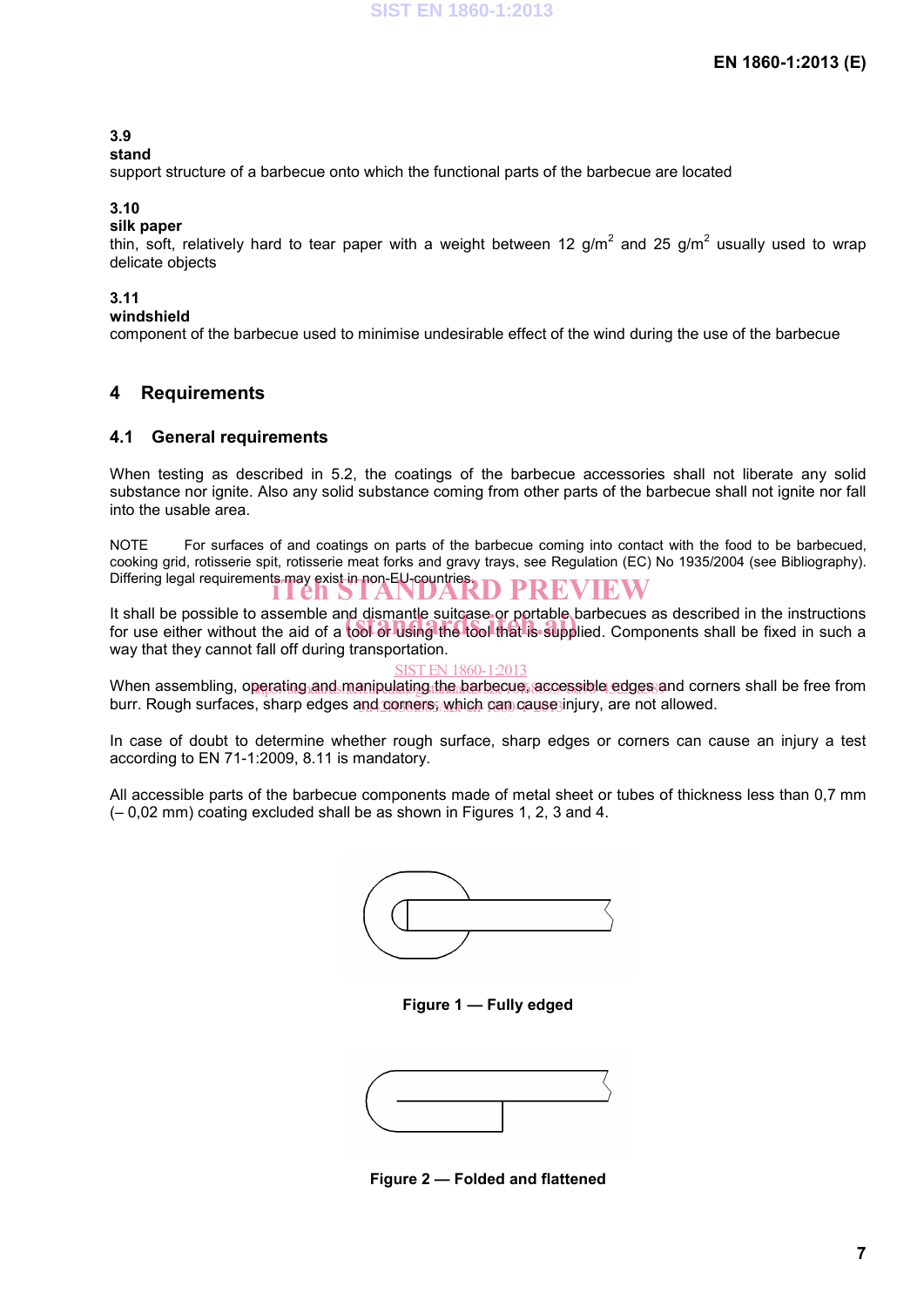

**Figure 3 — Rolled and closed**



# $i$ **T** Chigure **4 A** Rolled and half closed **VIEW**

The construction of the barbecue shall **be such that when thaced ho**rizontally the change of the fuel compartment position, according to the instruction for use and the insertion and removal of barbecue accessories with the cooking grid and/or rotisserie spit loaded as described in 5.5, shall be possible without the barbecue tipping over or components becoming detached or moved in such a way that they are no longer capable of fulfilling their functions. These requirements also apply when testing the barbecue as described<br>-- F.2 in 5.2.

After testing in accordance with Clause 5, a barbecue fails if it does not meet the following requirements:

- a) any deformation of a component that compromises the use and safety of the barbecue;
- b) any component showing cracks and/or fractures;
- NOTE A permanent barbecue may show cracks and/or fractures which do not influence the safety.
- c) any component falls off;
- d) the temperature and safety requirements mentioned in the test descriptions are not met.

#### **4.2 Requirements for parts**

#### **4.2.1 Cooking grid**

The clear distance between the bars of the cooking grid shall not exceed 20 mm before, during and after testing according to 5.2 and 5.6. This requirement relates to the usable area of the grid, which shall be at least 80 % of the horizontal area of the fuel compartment, vertically projected.

If the cooking grid has the function of a grate, the clear distance between the bars of the grate and also, in the case of vertical fuel compartment, of those between the grate and the edges of the fuel container shall not exceed 20 mm before, during and after testing according to 5.2 and 5.6.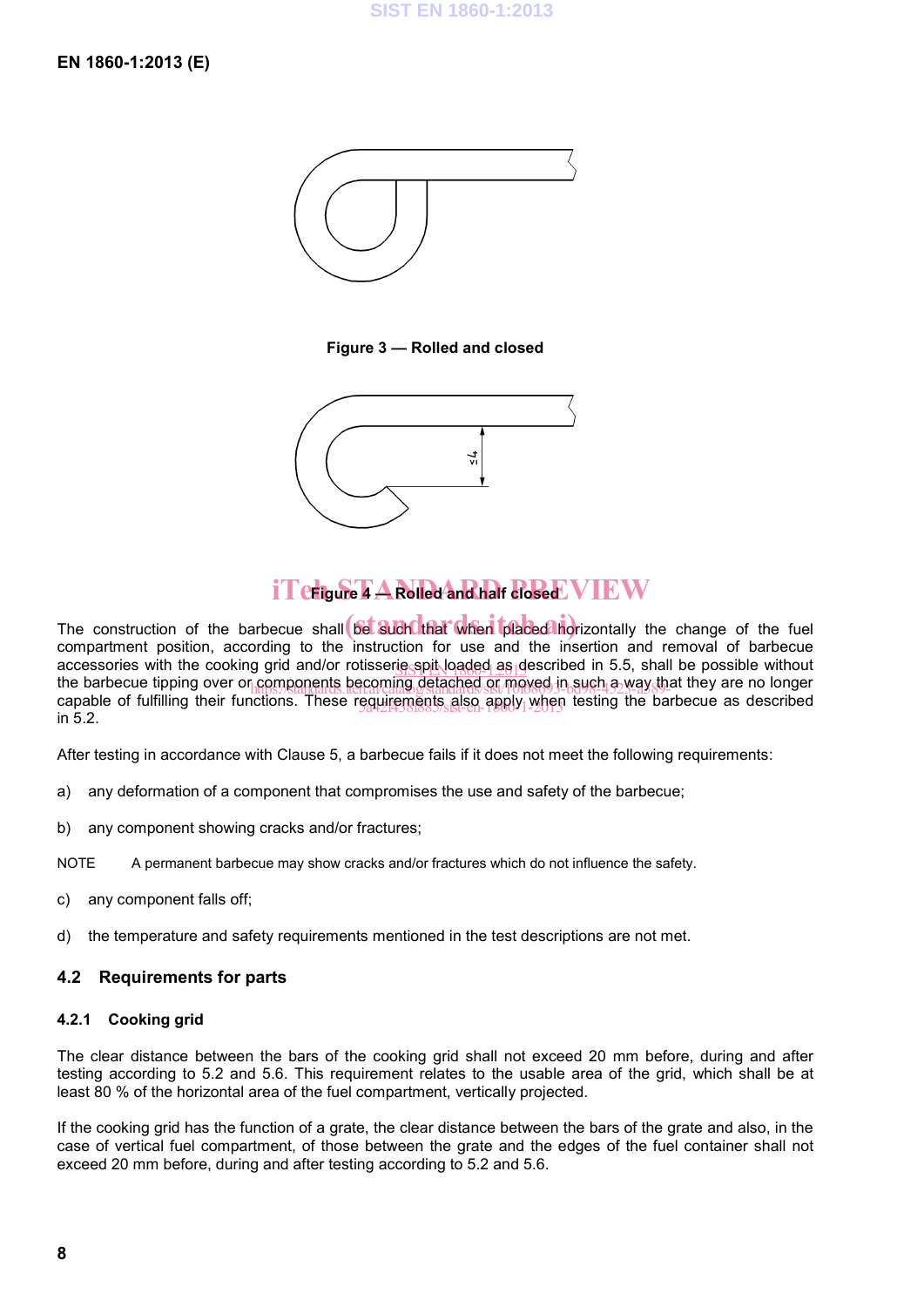The cooking grid shall rest on its supporting points in the most unfavourable position when loaded as described in 5.5. When the load has been removed the deformation of each grid bar shall not exceed 5 % relative to the length of the bar when tested according to 5.6.

Manually adjustable cooking grids up to 400 mm diameter or longest side measurement shall be fitted with one handle minimum, cooking grids over 400 mm diameter or longest side measurement shall be fitted with two handles. If the cooking grid position is adjustable, this adjustment shall be possible without the operator's hand coming into direct contact with the cooking grid.

Removable or movable handles shall be attached to the cooking grid in such a way that tipping to the side or forwards when loaded as described in 5.5 shall be impossible.

Handle is not required when the height of the cooking grid can be adjusted through a mechanical device.

The barbecue shall be designed in such a way that when the fuel compartment is uniformly loaded to 75 % of its capacity, the cooking grid in its most unfavourable position shall not come into contact with the fuel.

#### **4.2.2 Rotisserie spit**

The end of the rotisserie spit shall have the shape of a truncated cone of minimum diameter not less than 1,5 mm and not exceeding 3 mm and a taper angle between 60° and 90°.

The rotisserie spit shall have a permanent or removable handle of at least 100 mm usable length.

The handle for any motor supplied with it shall be 80 mm minimum length.<br>**ITEHTSTANDARD PREVIEW** 

If the distance between the support points of the rotisserie spit exceeds 800 mm a second handle shall be If the distance between the support points of the rotisserie spit exc<br>provided unless the motor has the function of a handle. ITCN.21)

The handle (or handles) shall be fitted to the rotisserie spit in such a way that when tested in accordance with 5.2.2 the surface temperatures shall not exceed the values specified in Table 3.

5a42f438f885/sist-en-1860-1-2013

The rotisserie spit shall have a minimum of two adjustable and fixable rotisserie meat forks.

When loading the rotisserie spit with 0.5 kg per 100 mm usable length it shall rest on all its supporting points.

The other components of the barbecue or the fuel load following the instructions for use shall not come into contact with a cylinder 200 mm in diameter and of a length equivalent to at least 60 % of the usable rotisserie spit length placed centrally around the rotisserie spit and in the centre of the rotisserie spit. If several rotisserie spit positions are possible, this requirement shall be met for at least one position.

#### **4.2.3 Fuel compartment**

#### **4.2.3.1 General**

Fuel compartments made of steel sheet require a minimum thickness (coating excluded) as specified in Table 1.

The thickness shall be measured in three different points:

- one to be in the centre of the bottom;
- two on the opposite sides at minimum 150 mm from each other;

If one side of the fuel compartment is a grate, only two sides are measured.